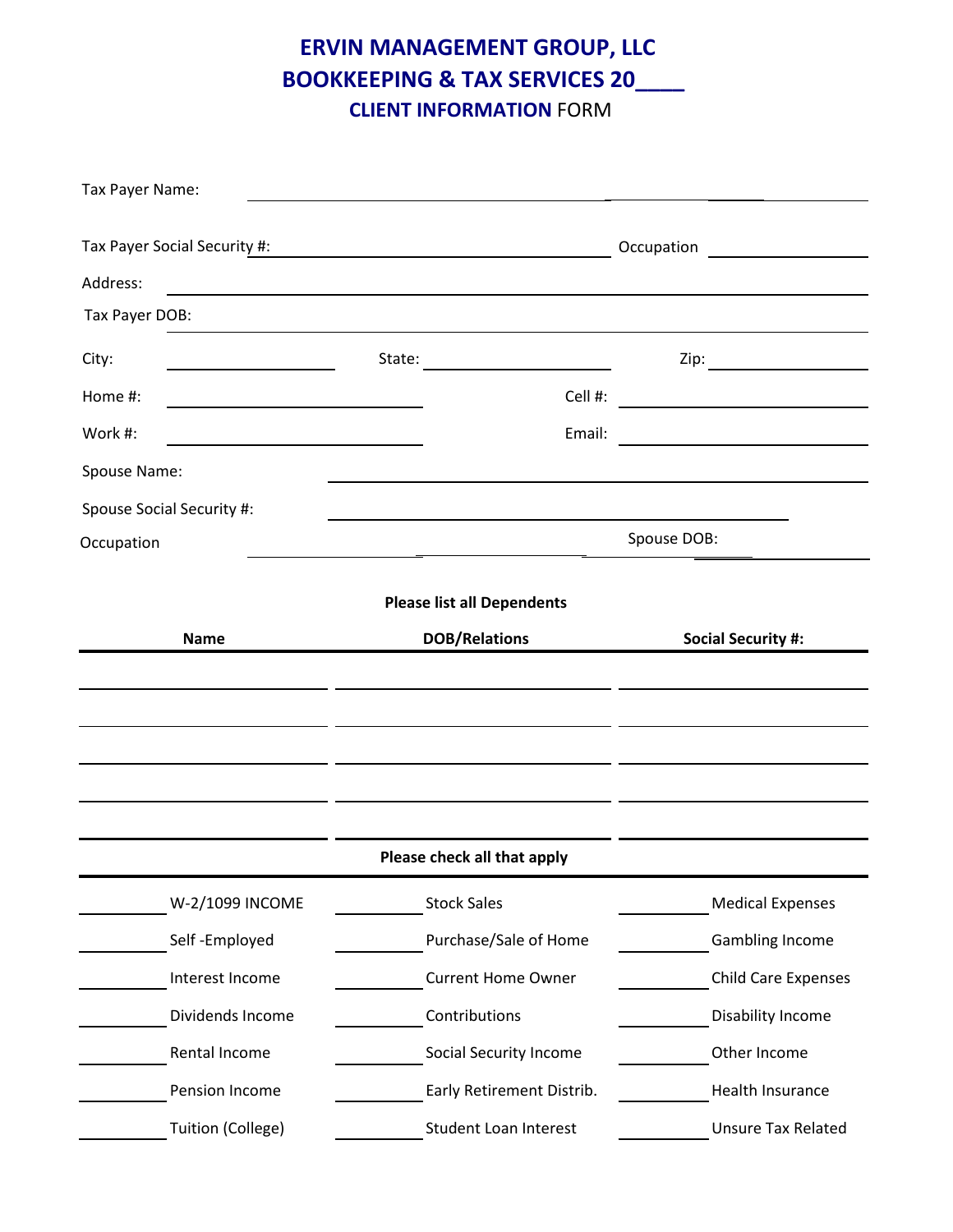

## **TAX PREP CHECKLIST**

#### **Personal Information:**

- A **Social Security, or tax ID, number & date of birth for everyone included on your tax return\_\_\_\_\_\_\_\_**
- Please provide a copy of last year's tax return if this is your first time filing with **Ervin Management Group**. Did you make estimated tax payments – please provide dates and amounts. Please provide direct deposit information – for both refund/ payments to IRS

#### **Income and Investment Information**

- Form W-2 Wage or W-2G forms(Gambling statement)
- Bank or financial institution statements
	- 1) Did you make contributions to an IRA? Form 5498.
	- 2) Are you paying down student loan debt? 1098-E.
	- 3) Did you take out a home mortgage? Form 1098 (Mortgage Interest Statement)
- Last year's state refund amount
- Other miscellaneous income records May include award money, gambling winnings, lottery pay-outs, etc.
- Any (and all) Form 1099s Different types of 1099:
	- 1) 1099-MISC if you are self-employed and received \$400+ from a client
	- 2) 1099-DIV if you received dividends
	- 3) 1099-G if you received money or benefits from the government
	- 4) 1099-K if you made third-party transactions (through PayPal or Venmo, for example)
	- 5) 1099-INT if you received interest income
	- 6) 1099-R for distributions from a retirement plan, IRA, pension, annuity, etc.
	- 7) 1099-B sale of stock

#### **Self-Employment and Business Records** (when applicable)

- Business expense records
- Quarterly estimated tax payment receipts\_\_\_\_\_\_\_\_\_
- Mileage records
- Home office expenses -know how big your space is in square feet

#### **Medical Expense Receipts and Records**

- Receipts for unreimbursed medical expenses These could include exams, surgeries, and preventative care. It could also be braces, glasses, hearing aids, prescriptions – even transportation to and from treatment.
- Form 1095: Proof of health insurance coverage
	- 1) Marketplace, you'll receive 1095-A.
	- 2) Insurance providers will send 1095-B\_\_\_\_\_
	- 3) Employer that offer coverage 1095-C.
- Social Security benefits SSA-1099

**NAME: \_\_\_\_\_\_\_\_\_\_\_\_\_\_\_\_\_\_\_\_\_\_\_\_\_\_\_\_\_\_\_ SIGNATURE: \_\_\_\_\_\_\_\_\_\_\_\_\_\_\_\_\_\_\_\_\_\_\_\_\_**

**DATE:\_\_\_\_\_\_\_**

| <b>SPOUSE NAME</b> |  |
|--------------------|--|
|--------------------|--|

**SPOUSE NAME: \_\_\_\_\_\_\_\_\_\_\_\_\_\_\_\_\_\_\_\_\_\_\_\_\_ SPOUSE SIGNATURE:\_\_\_\_\_\_\_\_\_\_\_\_\_\_\_\_\_\_**